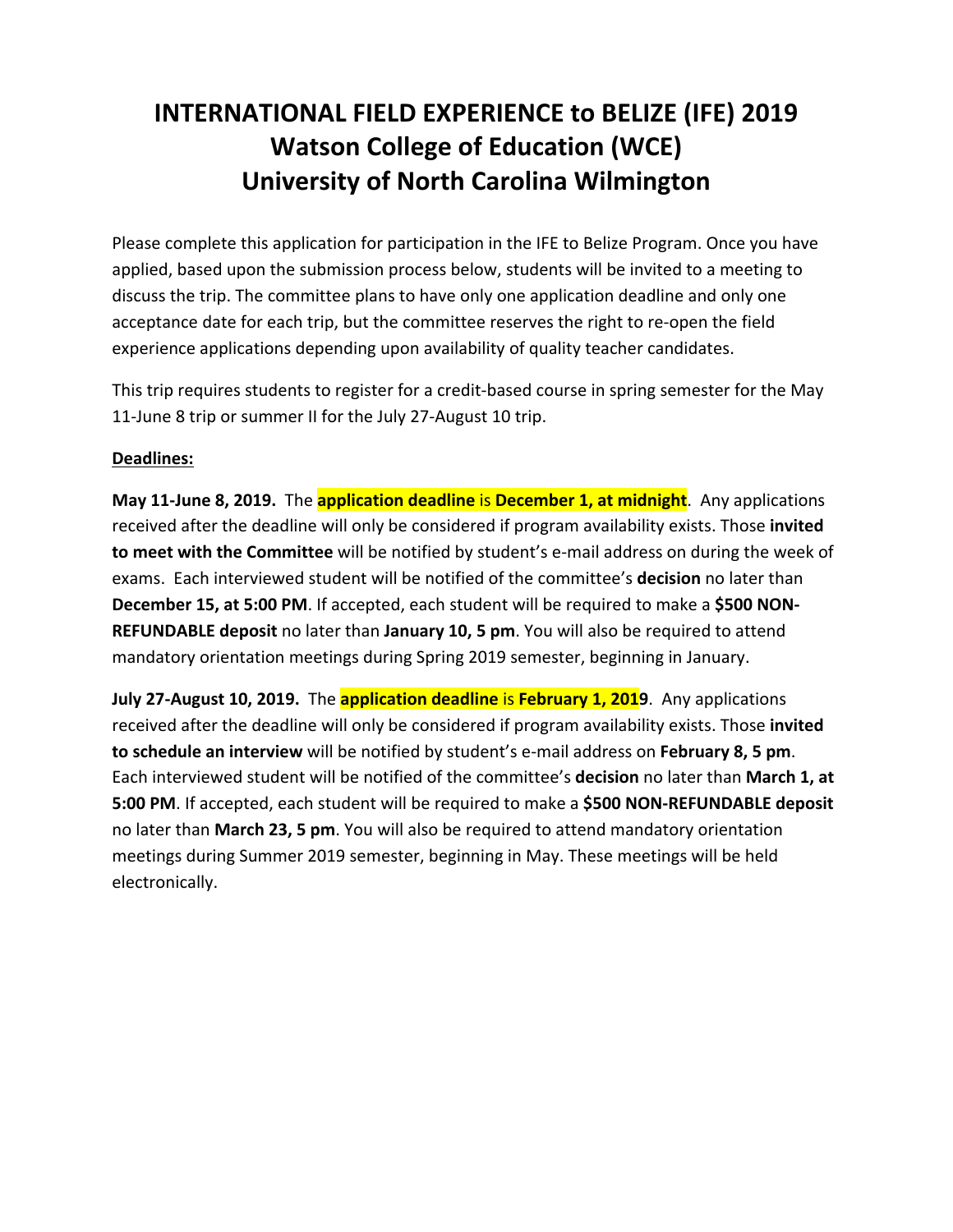| <b>Submit this completed application electronically to Dr. Susan Catapano, Professor,</b><br>catapanos@uncw.edu, Dept. of Early Childhood, Elementary, Language and Literacy, Middle and<br>Special Education. If you have any questions or require further information, please contact Dr. Catapano<br>at 962-7554 or catapanos@uncw.edu.<br>Please type or write clearly: I am applying for May 11-June 8 ____ July 27-August 10 _____ |                                                                                                                                                                                       |
|------------------------------------------------------------------------------------------------------------------------------------------------------------------------------------------------------------------------------------------------------------------------------------------------------------------------------------------------------------------------------------------------------------------------------------------|---------------------------------------------------------------------------------------------------------------------------------------------------------------------------------------|
|                                                                                                                                                                                                                                                                                                                                                                                                                                          |                                                                                                                                                                                       |
|                                                                                                                                                                                                                                                                                                                                                                                                                                          |                                                                                                                                                                                       |
|                                                                                                                                                                                                                                                                                                                                                                                                                                          |                                                                                                                                                                                       |
| 6. Person (s) to contact in case of emergency:                                                                                                                                                                                                                                                                                                                                                                                           |                                                                                                                                                                                       |
|                                                                                                                                                                                                                                                                                                                                                                                                                                          |                                                                                                                                                                                       |
|                                                                                                                                                                                                                                                                                                                                                                                                                                          |                                                                                                                                                                                       |
|                                                                                                                                                                                                                                                                                                                                                                                                                                          |                                                                                                                                                                                       |
| 7. Cumulative GPA: ______ Major field: ______________ Minor field: _____________<br>8. Have you traveled/lived internationally? If so, where?                                                                                                                                                                                                                                                                                            |                                                                                                                                                                                       |
| with these people.                                                                                                                                                                                                                                                                                                                                                                                                                       | 9. Recommendation(s): Please list the name of two or more UNCW faculty members who are<br>willing to comment on your potential for success in this program. We will be making contact |
|                                                                                                                                                                                                                                                                                                                                                                                                                                          |                                                                                                                                                                                       |
|                                                                                                                                                                                                                                                                                                                                                                                                                                          |                                                                                                                                                                                       |

10. This program involves some rigorous physical conditions (e.g., heat, humidity, hiking on uneven ground, long bus rides, etc.). Do you have any health conditions that might prevent you from full participation? Do you have any dietary restrictions?